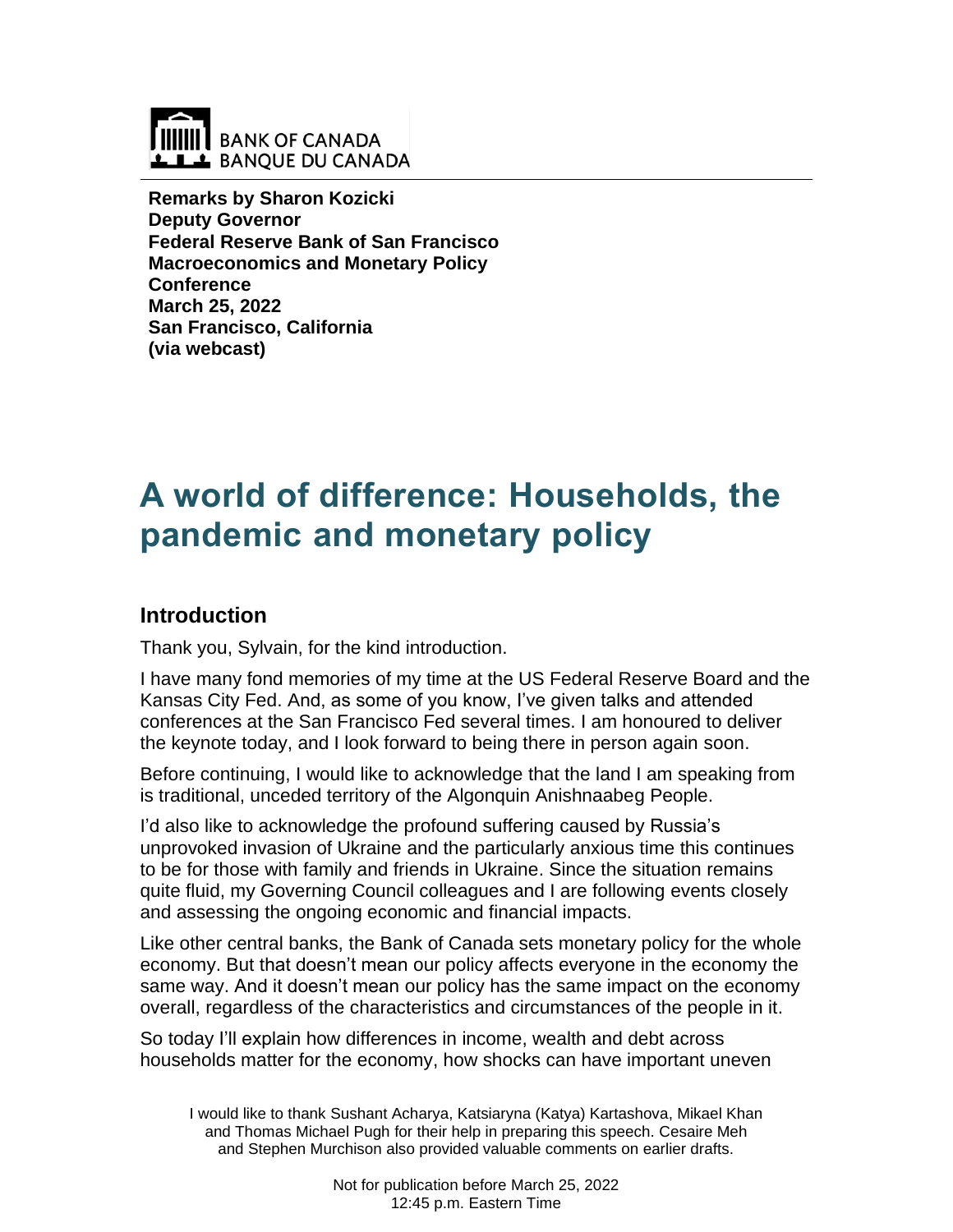effects across households, and why these things matter for monetary policy. I'll also discuss the uneven impact of the COVID-19 pandemic on households, including how their finances have evolved over the past two years, and the added challenge of high inflation. As well, I'll say a few words about how our recently renewed monetary policy framework addresses household differences.

Before closing, I'll talk about the current stance of monetary policy, because bringing inflation back down to our 2% target will require higher interest rates.

# **Differences and why they matter**

Before I start, I want to be clear about two concepts I'll be talking about that are related but distinct from one another.

The first is **heterogeneity**, which refers to the different characteristics that distinguish people or households, such as age, gender, race, occupation, industry, income and wealth.

The second is **unevenness**, which refers to the fact that when shocks hit the economy, their impacts differ across households—in many cases, for reasons linked to these same characteristics.

With all that in mind, let me begin.

A key way that monetary policy influences economic activity is through its impact on household spending. Traditionally, for central bankers and other researchers, this has implied a focus on consumption, disposable income and other macro data. Some economic models split households into two groups of fixed size. In one group, spending is constrained by income, while in the other group it is not constrained in this way. In other words, people in the second group can make savings-versus-spending decisions with an eye to future needs and wants. Most other distinctions, however, often weren't seen as important for monetary policy.

Research has come a long way over the years. Today's economists are increasingly able to draw on microdata from households and on an everexpanding arsenal of analytical techniques and models. In doing so, they've found that differences in income, assets and debt across households matter quite a bit for the economy and the health of the financial system. They've also found that these differences evolve over time. And if these things matter for the economy and financial system, they matter for monetary policy too.

Recognizing this, the Bank has done a lot of work to better understand the range of household experiences in the Canadian economy. <sup>1</sup> We've created the Heterogeneity Laboratory, HetLab for short, where economists, data scientists and other researchers work together on projects, much as they would in a science lab. And we've done a lot of thinking about how some of the key differences across households should factor into our policy decisions.

The lessons we've learned from digging into microdata have been vital to the Bank's understanding of a host of issues around the labour market, household

<sup>1</sup> Bank staff are also working to understand differences among businesses and what they mean for the economy and monetary policy. But the focus of this speech is on households.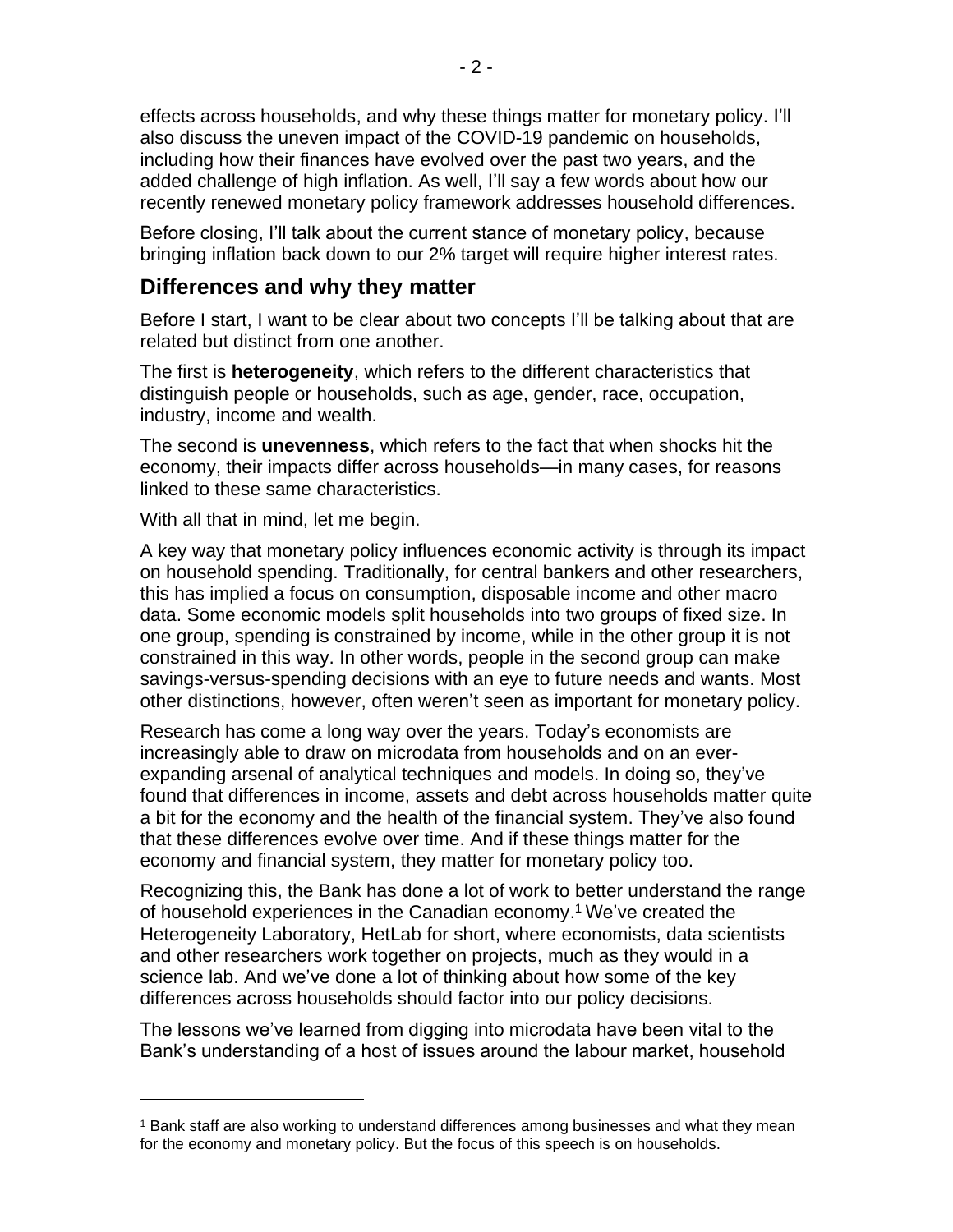spending and debt.<sup>2</sup> Our understanding of these issues informs both the setting of monetary policy and our assessment of household vulnerabilities and risks to the financial system.

#### *How household heterogeneity can amplify shocks*

Before I discuss the uneven impacts of the pandemic, let me expand on why household heterogeneity matters, especially when a shock hits the economy.

It's mainly because people are exposed to recessions in different ways and to different degrees—for example, because of the type of job they have or the industry they work in. And differences in how people experience a shock can amplify its effects as well as the impact of fiscal and monetary policy responses.<sup>3</sup>

Low-income workers, for instance, are more likely than high-income workers to lose their jobs in a downturn. Thus, income inequality typically rises in recessions. Low-income workers also tend to consume more of their income, on average. So when a negative shock hits the economy, consumption by lowincome people is more likely to fall and to fall proportionately more. The drop in overall demand causes businesses to cut production, which results in more job losses and deepens the downturn. This type of amplification of the initial shock is what we commonly refer to as a multiplier effect.

In addition, whenever people feel less secure about their prospects, they tend to boost precautionary savings if they can. The drop in demand from that behaviour adds to the multiplier effect.

Fiscal and monetary policy responses can break that chain and cut the length and depth of recessions. Fiscal policy can help stabilize household spending during a downturn through measures, such as employment insurance or wage subsidies, that ensure people still have some cash coming in. <sup>4</sup> This limits the overall drop in demand, making it easier for businesses to retain staff and reducing the severity of the recession. Similarly, by making it less expensive to

<sup>2</sup> For example, see J. C. MacGee, T. M. Pugh and K. See, ["The Heterogeneous Effects of](https://onlinelibrary.wiley.com/doi/10.1111/caje.12546)  [COVID-19 on Canadian Household Consumption, Debt and Savings,](https://onlinelibrary.wiley.com/doi/10.1111/caje.12546)" *Canadian Journal of Economics* 55, Special Issue: The COVID-19 Pandemic (2022); and O. Bilyk, K. Chow and Y. Xu, ["Can the Characteristics of New Mortgages Predict Borrowers' Financial Stress? Insights](http://www.bankofcanada.ca/?p=222884)  [from the 2014 Oil Price Decline,](http://www.bankofcanada.ca/?p=222884)" Bank of Canada Staff Analytical Note No. 2021-22 (September 2021).

<sup>&</sup>lt;sup>3</sup> For a summary of related research, see F. Alves, C. Bustamante, X. Guo, K. Kartashova, S. Lee, T. M. Pugh, K. See, Y. Terajima and A. Ueberfeldt, "Heterogeneity and Monetary Policy: [A Thematic Review,](http://www.bankofcanada.ca/?p=224953)" Bank of Canada Staff Discussion Paper No. 2022-2 (February 2022). As well, see S. Acharya and K. Dogra, ["Understanding HANK: Insights from a PRANK,](https://onlinelibrary.wiley.com/doi/full/10.3982/ECTA16409)" *Econometrica* 88, no. 3 (2020): 1113–1158; and S. Acharya, E. Challe and K. Dogra, ["Optimal](http://www.bankofcanada.ca/?p=223440)  [Monetary Policy According to HANK,](http://www.bankofcanada.ca/?p=223440)" Bank of Canada Staff Working Paper No. 2021-55 (November 2021). Heterogeneous Agent New-Keynesian (HANK) models explicitly account for different characteristics of households (or firms), such as income and wealth, in various ways. This allows researchers to assess the impact of shocks and policy changes both on the economy as a whole and on different households and firms.

<sup>4</sup> Birinci et al. (2020) find that, during an epidemic, a combination of payroll subsidies to preserve productive jobs and expanded employment insurance is an optimal mix of fiscal policies. See S. Birinci, F. Karahan, Y. Mercan and K. See, ["Labour Market Policies During an Epidemic,](http://www.bankofcanada.ca/?p=217754)" Bank of Canada Staff Working Paper No. 2020-54 (December 2020).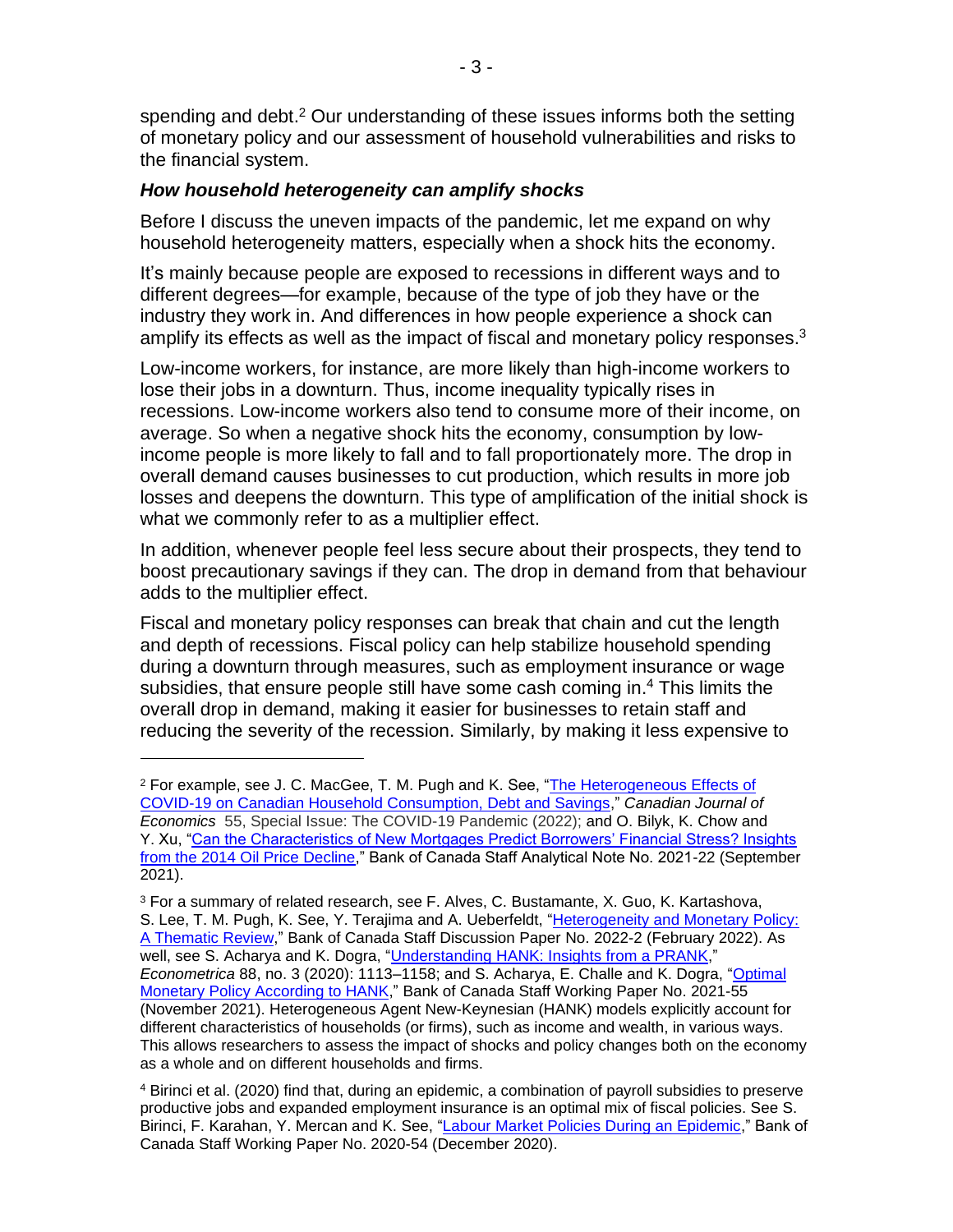borrow, monetary policy encourages some households to spend sooner than they would have otherwise.

At the Bank, while we've invested for years in our ability to examine household differences and economic developments at a granular level, this work intensified with the pandemic. And it has paid dividends in helping guide our policy response.

## **Unevenness and the pandemic**

The uneven impact of the pandemic on employment is a familiar story, so I won't go into much detail. Most people who could work from home kept their jobs and saw little or no interruption to their income. Meanwhile, measures to contain the virus hit some services—such as restaurants, accommodation, travel and entertainment—especially hard (**Chart 1**, panel a). Many people in these sectors lost their regular sources of income. The impact was most severe for low-wage workers (**Chart 1**, panel b), especially women and young people, with child care challenges exacerbating the situation for many women.

#### **Chart 1: The pandemic had a greater impact on employment in high-contact services and low-wage occupations**

a. Number of employees in high-contact services and other industries, index: February 2020 = 100, seasonally adjusted



Sources: Statistics Canada and Bank of Canada calculations

b. Number of employees by occupation and median wage, index: February 2020 = 100, seasonally adjusted



The extreme size and unevenness of the effects, and high uncertainty about how long they might persist, led to strong policy responses. I won't go into much detail here either, but, in Canada, as in the United States and other major economies, the responses were both rapid and intentionally massive.

In Canada, the federal government introduced a range of emergency support measures for households and businesses.

Monetary policy also played a critical role. The Bank lowered its policy interest rate to the effective lower bound of 0.25%, and we said we'd keep it there until slack in the economy was fully absorbed. For the first time, we also undertook quantitative easing—we purchased large quantities of Government of Canada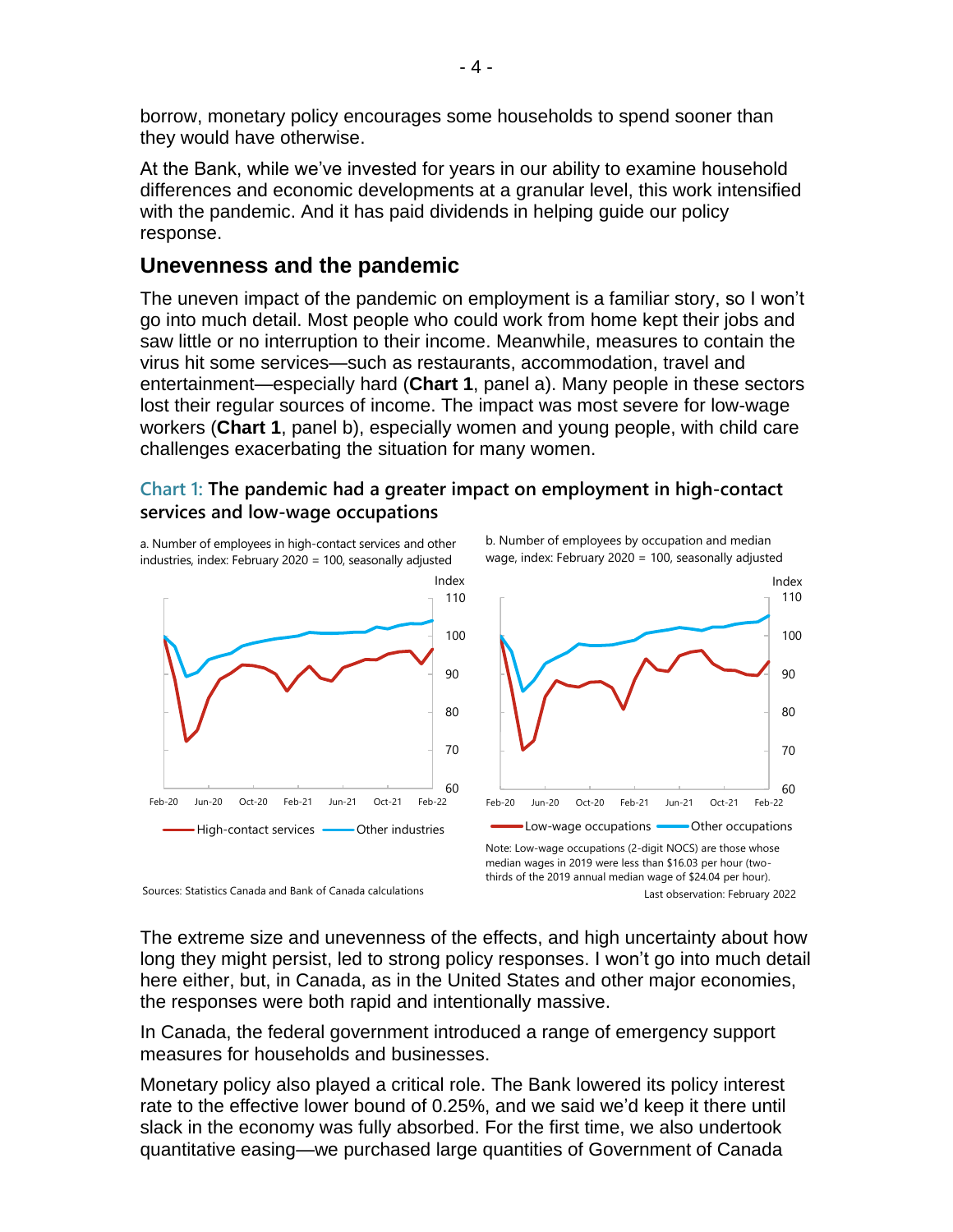bonds to put further downward pressure on borrowing costs for households and businesses.

As well, recognizing the importance of household heterogeneity and the uneven impacts of the pandemic, we expanded the set of labour market indicators that we look at. This allows us to track outcomes for different demographic and income groups, giving us a more complete picture of the economy. 5 In fact, the labour market has recovered from the effects caused by the pandemic. The uneven impacts have also largely unwound. For example, the pandemic-induced gaps between employment outcomes for women and youth and other groups have dissipated.

I should point out that no effort to track the progress of different groups of workers or households will ever capture everyone's circumstances.

Even with all the policy support, the pandemic has been challenging for many households, and some still face hardship. Fiscal benefits for affected individuals were of a fixed amount. They more than replaced lost wage income for some low-income households, but fell short for others with higher incomes. Plus, income support doesn't replace the experience gained while employed or the long-term benefits of staying in the workforce. Also, loan deferrals during the pandemic were helpful and have expired without a rise in delinquencies. <sup>6</sup> But those deferrals didn't reduce debt. They just delayed service payments.

### *The pandemic's impact on households*

All that being said, despite the impact of the pandemic on employment, several factors have cushioned the impact on household balance sheets.

A big one was fiscal transfers, which contributed to a large buildup of household savings. Also contributing to this was lower consumer spending largely due to pandemic containment measures and the uncertainty and caution that continue to weigh on many. A lot of the savings are still in personal bank accounts (**Chart 2**). Bank deposits have grown by an average of around \$12,000 per household compared with pre-pandemic trends.

<sup>&</sup>lt;sup>5</sup> For a discussion of the uneven impacts of the pandemic and the Bank's approach to assessing labour market conditions, see L. L. Schembri, ["Labour Market Uncertainties and Monetary Policy"](http://www.bankofcanada.ca/?p=223560) (speech delivered virtually to the Canadian Association for Business Economics, Toronto, Ontario, November 16, 2021).

<sup>&</sup>lt;sup>6</sup> See G. Vallée, "Monitoring Payment Deferrals During the COVID-19 Pandemic—Update, July [2021,](http://www.bankofcanada.ca/?p=222913)" Bank of Canada (September 24, 2021).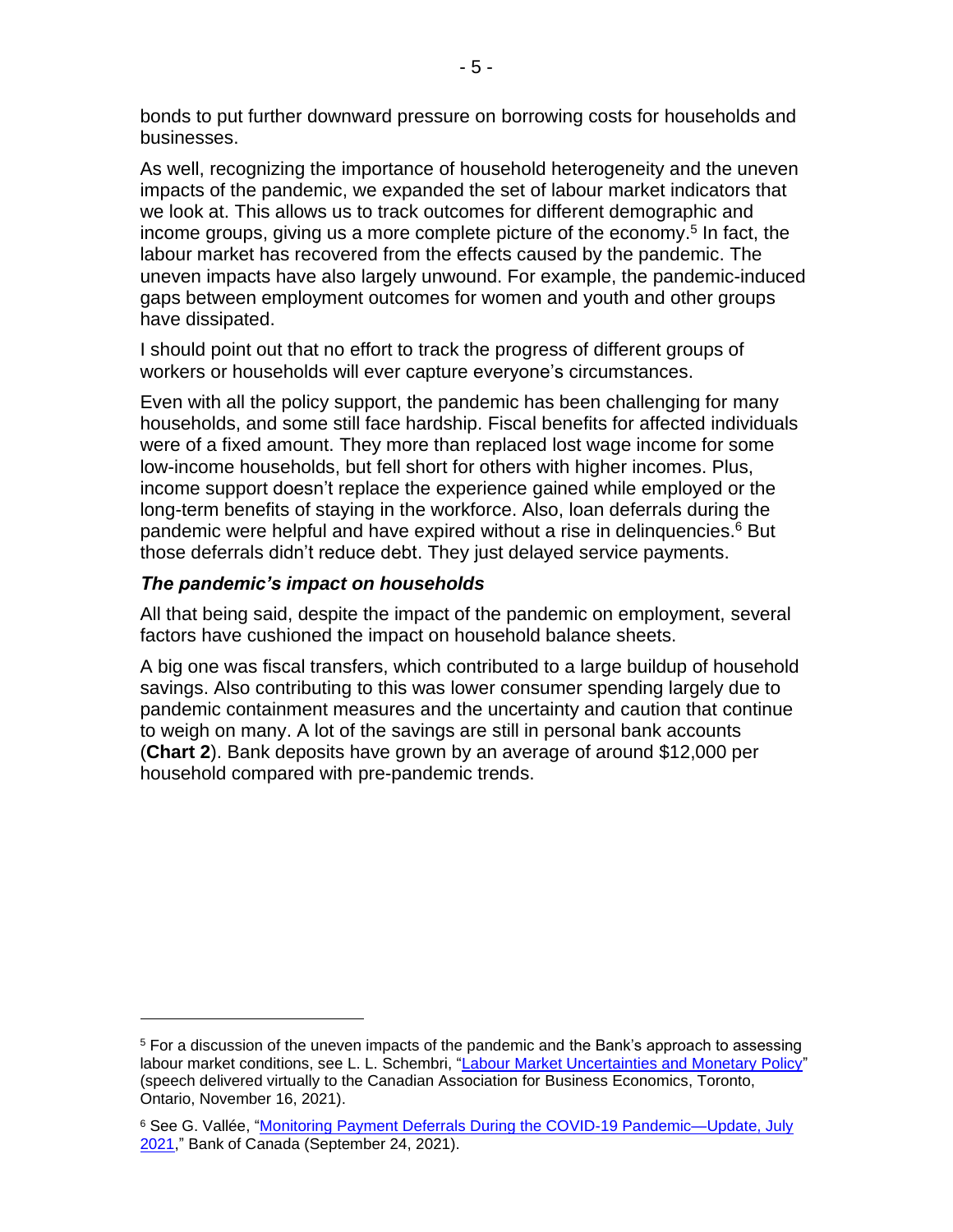

## **Chart 2: A significant amount of savings are still in personal bank accounts**

Another important factor helping balance sheets was that many households in Canada took the opportunity to pay down high-interest debt, such as credit card balances. In fact, the declines were largest for people with low credit scores (**Chart 3**), who tend to be younger and have lower incomes.

#### **Chart 3: Credit card balances have declined, especially for consumers with low credit scores**

60 65 70 75 80 85 90 95 100 105 110 2019 2020 2021 2022 Index Prime and above  $\longrightarrow$  Below prime  $\rightarrow$  All Credit card balances, index: February 2020 = 100

Note: "Prime and above" consumers have credit scores greater than or equal to 700. "Below prime" consumers have credit scores below 700. To protect the privacy of Canadians, TransUnion did not provide any personal information to the Bank. The TransUnion dataset was anonymized, meaning it does not include information that identifies individuals, such as names, social insurance numbers or addresses.

Sources: TransUnion and Bank of Canada calculations

The number of households borrowing against their homes has also declined, which suggests many are resisting taking on more debt to fund purchases. The decline is unusual for a period of rapid gains in house prices like what we've seen over the pandemic. Some households have also opted to pay down their mortgages faster.

Last observation: January 2022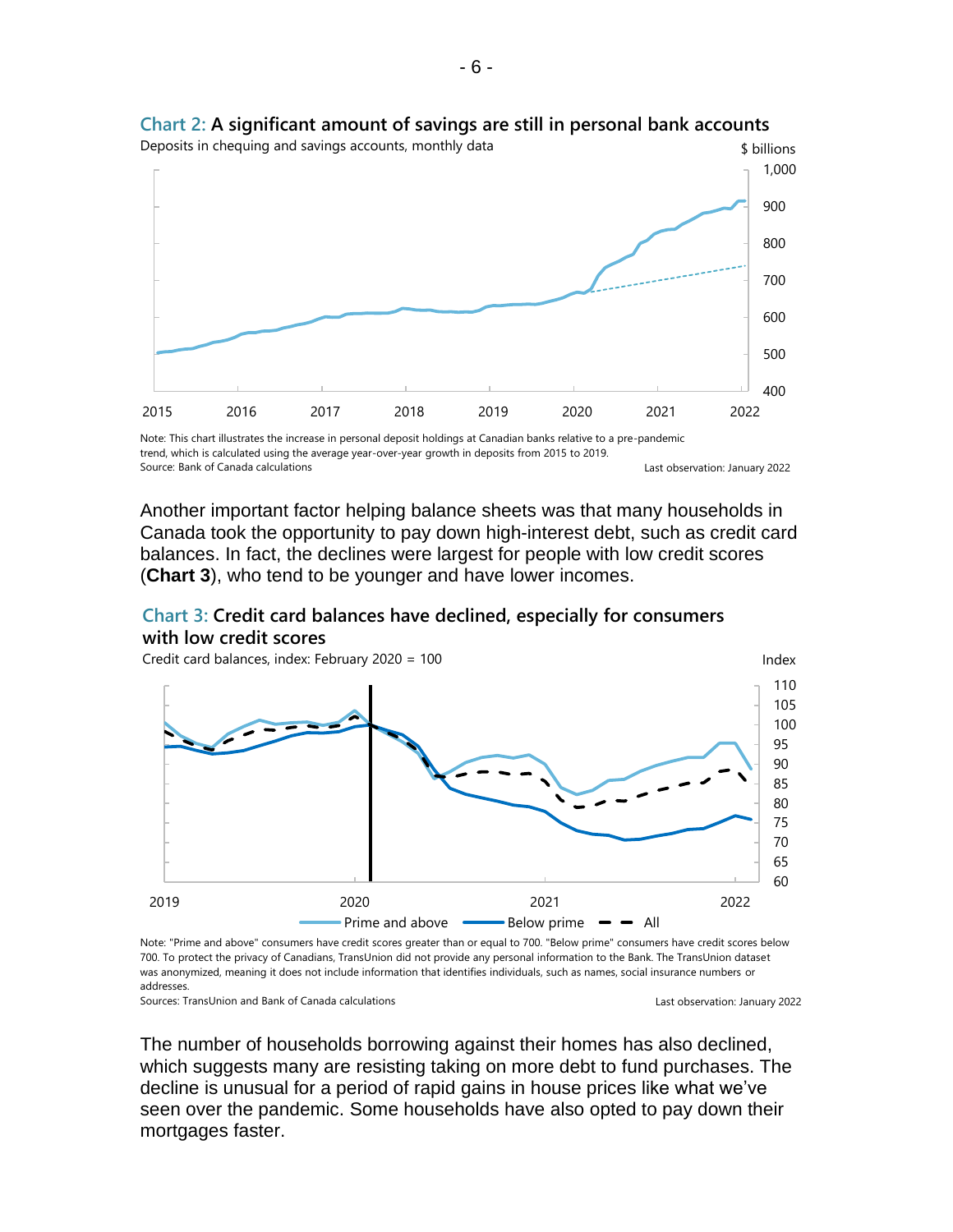Early in the pandemic, higher savings and lower mortgage rates made it easier for some people to buy homes. These new homeowners and existing ones then watched the value of their homes soar as a surge in demand outpaced supply. By spring 2021, prices had risen sharply enough to make issues around housing affordability a prominent national concern, and that's still the case. Even with mortgage rates lower than before the pandemic, it has been particularly hard for many first-time homebuyers to get into the market.

Another important development affecting household balance sheets was the substantial rise in many stock markets during 2020 and 2021.

Overall, despite the large and uneven shock that hit them two years ago, households across five groups sorted by income appear on average to be in healthier financial positions than before the pandemic (**Chart 4**). 7



**Chart 4: Household balance sheets have improved across income quintiles** Percentage change from 2019Q4 to 2021Q3

Indeed, the share of Canadians falling behind on consumer debt payments is close to its historic low, and credit scores have generally risen (**Chart 5**). Also, fewer households are living paycheque to paycheque.<sup>8</sup>

<sup>7</sup> While these data from Statistics Canada's [Distribution of Household Economic Accounts](https://www150.statcan.gc.ca/t1/tbl1/en/tv.action?pid=3610066001&pickMembers%5B0%5D=1.1&pickMembers%5B1%5D=2.1&pickMembers%5B2%5D=3.2&cubeTimeFrame.startMonth=07&cubeTimeFrame.startYear=2021&cubeTimeFrame.endMonth=07&cubeTimeFrame.endYear=2021&referencePeriods=20210701%2C20210701) rely partly on assumptions and data taken from previous reference periods, our own simulations produce broadly similar results.

<sup>&</sup>lt;sup>8</sup> Bank staff used a prototype for an updated version of the Household Risk Assessment Model (HRAM) to calculate the share of "hand-to-mouth" households—those with liquid wealth below their biweekly income—through 2019 and then to simulate it forward using insight from higherfrequency data sources. Staff found that the share drifted lower in the decade before the pandemic, fell sharply in 2020 and then rose slightly from that lower level in 2021. For details on HRAM, see B. Peterson and T. Roberts, ["Household Risk Assessment Model,"](http://www.bankofcanada.ca/?p=187632) Bank of Canada Technical Report No. 106 (September 2016).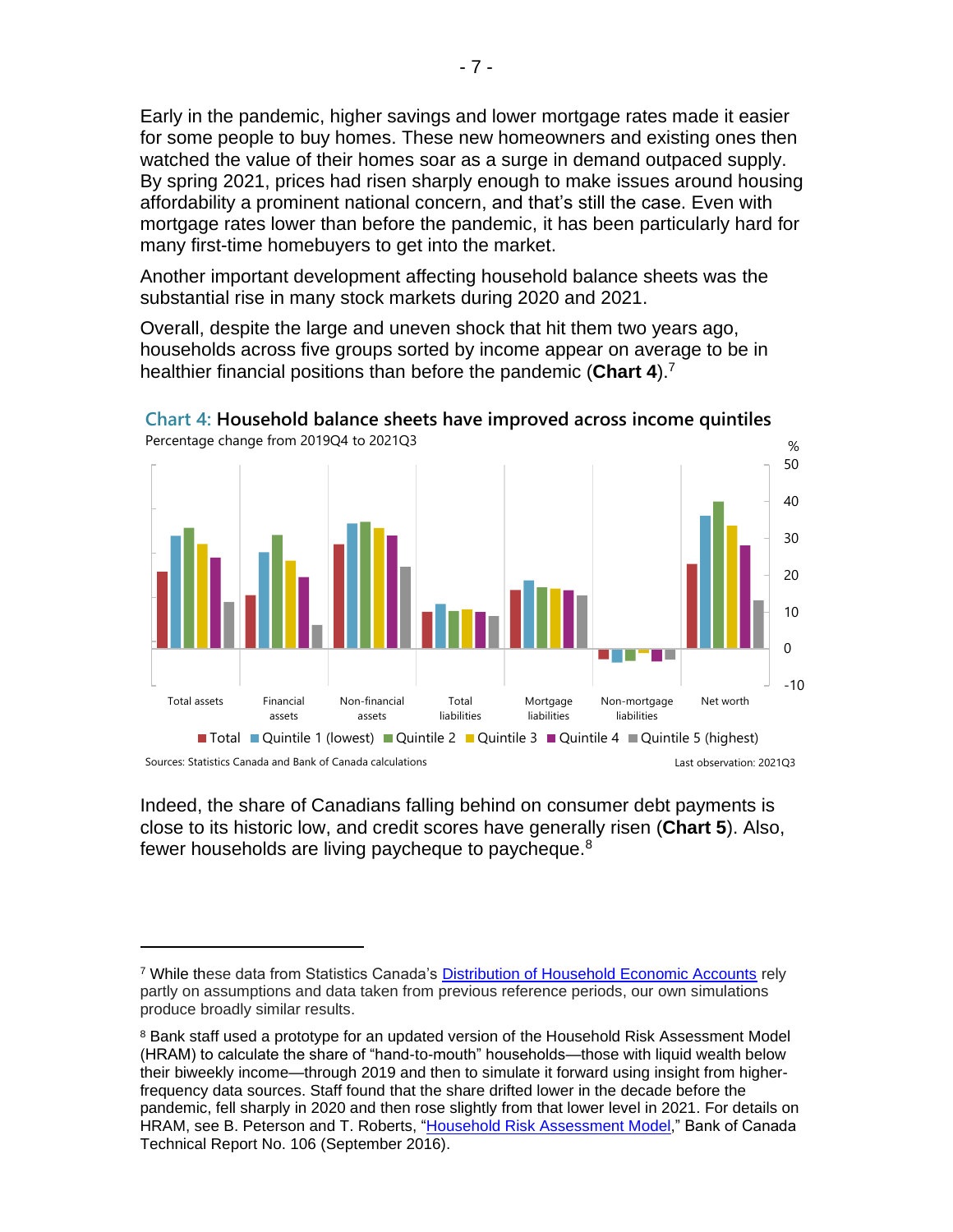

**Chart 5: Credit scores have increased, while fewer consumers are falling behind on debt payments**

Last observation: January 2022 Note: To protect the privacy of Canadians, TransUnion did not provide any personal information to the Bank. The TransUnion dataset was anonymized, meaning it does not include information that identifies individuals, such as names, social insurance numbers or addresses. Sources: TransUnion and Bank of Canada calculations

Regardless, the pandemic and the related, lingering uncertainty, combined with the challenge of high inflation and Russia's invasion of Ukraine, are causing many people to feel anxious.

## **Implications for monetary policy**

The Bank has been clear that higher interest rates are needed to bring inflation sustainably back to the 2% target.

Let me discuss a few factors particular to households that will be relevant as we proceed with this phase of tightening monetary policy.

One is that while rising interest rates will have an immediate impact on new homebuyers, they'll have a more gradual impact across existing homeowners. This is because rate increases pass through only gradually to the pool of existing homeowners.

Almost three-quarters of mortgage holders in Canada have fixed rates. Most of them are on five-year terms so, in a typical year, only about 20% have to renew. And people renewing over the next couple of years will likely get rates that are similar to what they're paying now. This is because increases to our policy rate about five years ago were offset by decreases in 2020 after the pandemic struck. As well, most variable-rate mortgages have fixed payments.

In addition, as I noted earlier, a lot of households paid down principal during the pandemic. When rates fell, households on variable-rate mortgages with fixed payments paid down extra principal. Meanwhile, some with fixed-rate mortgages pre-paid by setting higher regular payments or through lump sums. As a result, many households have more financial flexibility now.

Some developments have been worrisome.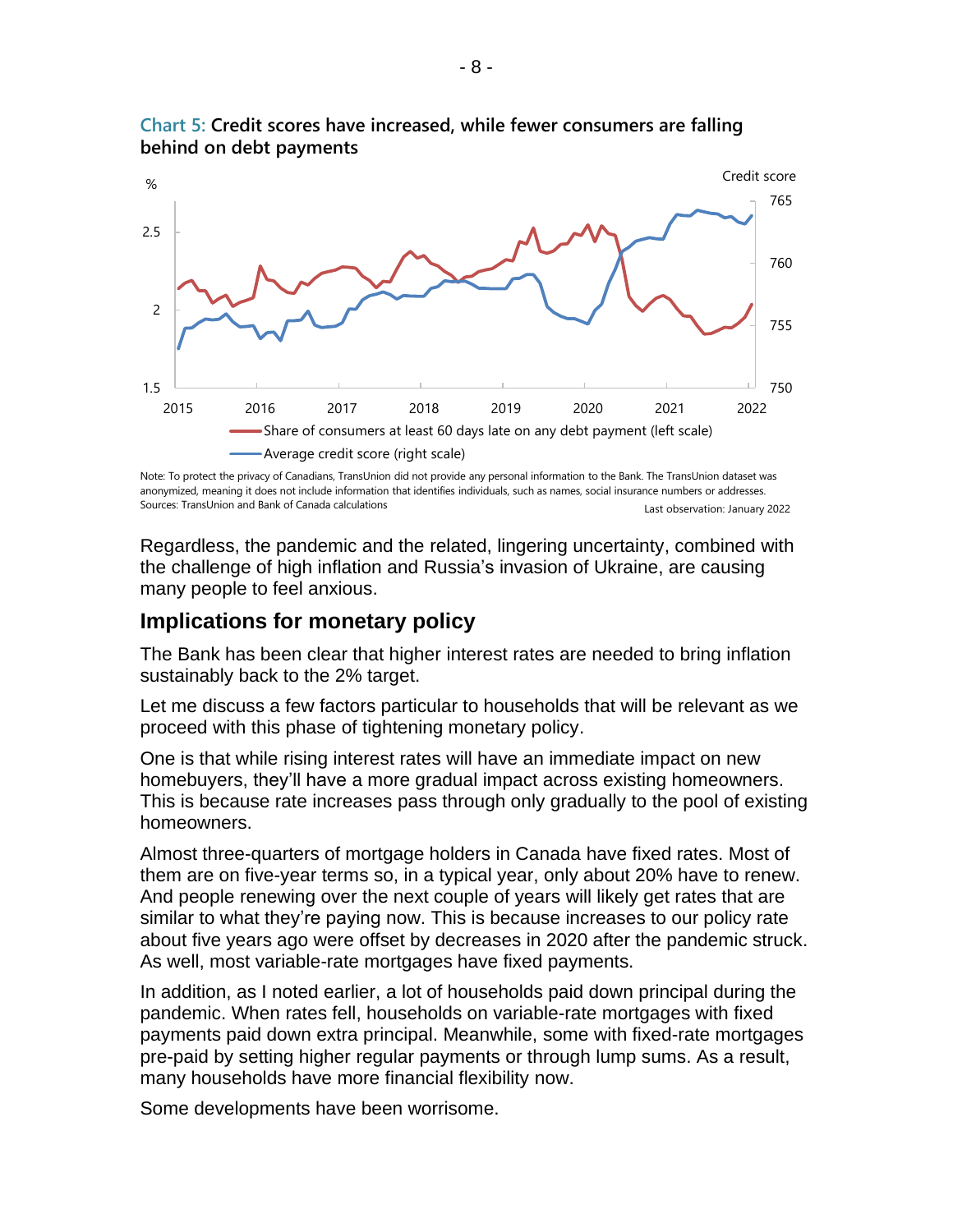While household indebtedness initially improved earlier in the pandemic, it has since risen above pre-pandemic levels and its elevated level remains an important domestic vulnerability.

High indebtedness could amplify the impact of rising interest rates, and it could also worsen the impact of a future shock. For example, the rapid rise in house prices during the pandemic has led to an increasing share of households taking out new mortgages that are large relative to their incomes (**Chart 6**). And a growing share of these mortgages have variable rates.



**Chart 6: Loan-to-income ratios for new mortgages have increased**

Moreover, the households that have taken out mortgages with high loan-toincome ratios probably aren't the ones who still have a lot of cash in their bank accounts. Some of these borrowers may be expecting their future income to rise. But it's also possible that rising mortgage rates would weigh on their spending.<sup>9</sup> And if enough of them were to slow their spending materially, it could affect the whole economy, such as by slowing growth or increasing unemployment. A drop in house prices could worsen these effects.

Adding it all up, though, we see that households on average appear to be in better financial shape now than at the start of our 2017–18 tightening cycle. And as we proceed with policy tightening, our rich data capabilities will continue to

<sup>&</sup>lt;sup>9</sup> The risk of households falling behind on mortgage payments as rates rise is mitigated in Canada by a stress test that gauges whether new mortgage borrowers could service their debt at higher interest rates. However, depending on their circumstances, some households may need to cut back on other spending to keep servicing their debt at higher rates.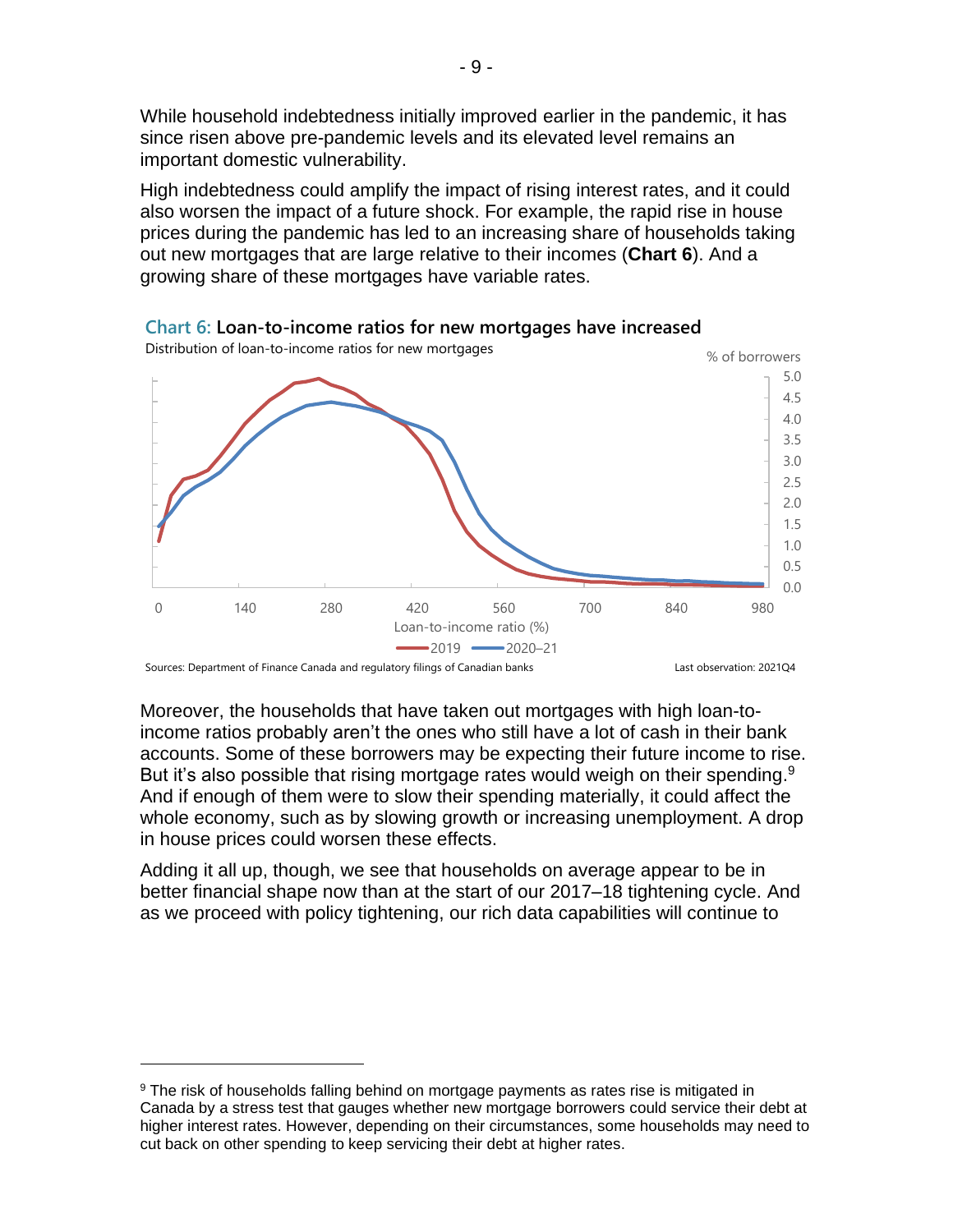pay dividends.<sup>10</sup> That's because they give us a more refined lens into how households are responding to our monetary policy.<sup>11</sup>

#### *The Bank's renewed monetary policy framework*

Let me now tell you about how the recent renewal of the Bank's monetary policy framework addresses heterogeneity and unevenness.

Our agreement with the Government of Canada is renewed every five years.<sup>12</sup> This process is highly valuable to us—just as the Federal Reserve's own renewal process is to you—particularly because our process gives us an opportunity to consult widely.<sup>13</sup>

Unlike the Fed, which has a dual inflation and employment mandate, the Bank has a primary objective of low and stable inflation. This is reaffirmed in our latest agreement from last December. The renewed agreement also articulates more clearly the role that the labour market plays in our framework. In particular, it emphasizes that low, stable inflation and maximum sustainable employment go hand in hand. And it recognizes that when the benefits of growth and opportunity are shared more evenly, they lead to more prosperity overall. In practice, it commits us to monitoring a broad set of labour market indicators and to explaining to Canadians how labour market outcomes factor into our policy decisions.

Tracking a range of labour data is important because it's hard to know when maximum employment has been reached, in part because our estimates of it are highly uncertain. And when inflation is below our 2% target—unlike today—we want to avoid tightening prematurely so that we can achieve maximum employment and get inflation sustainably back to target.

Research has shown us that when accounting for heterogeneity, the gains and losses from tightening policy too early versus too late aren't balanced.<sup>14</sup> The people who tend to bear the brunt of recessions also tend to take longer to benefit from recoveries. Tightening too early doesn't only risk delaying their return to work as the economy recovers. It also risks depressing their participation in the labour force for long after and, as a result, entrenching longlasting inequality.

 $10$  The Bank is not only able to gather more microdata now, it has also hired more people who specialize in their use. That means the Bank has built more than new capabilities—it has also refreshed and transformed its institutional knowledge.

<sup>&</sup>lt;sup>11</sup> Many different paths for monetary policy would lead to similar outcomes for inflation. But some may lead to better outcomes in other ways. A risk management approach can assist in choosing from the alternatives. For more on risk management in monetary policy, see S. S. Poloz, ["Monetary Policy in Unknowable Times"](http://www.bankofcanada.ca/?p=212100) (Eric J. Hanson Memorial Lecture University of Alberta, [Edmonton, Alberta,](https://www.bankofcanada.ca/search/?location%5b%5d=edmonton_alberta) May 25, 2020).

<sup>12</sup> For details, see Bank of Canada, *[Monetary Policy Framework Renewal—December 2021](http://www.bankofcanada.ca/?p=224134)*.

<sup>13</sup> Bank of Canada, ["Toward 2021: Consultations with Canadians.](http://www.bankofcanada.ca/?p=220039)"

<sup>14</sup> See S. Acharya, J. Bengui, K. Dogra and S. L. Wee, "Slow Recoveries and Unemployment Traps: Monetary Policy in a Time of Hysteresis," *Economic Journal* (forthcoming).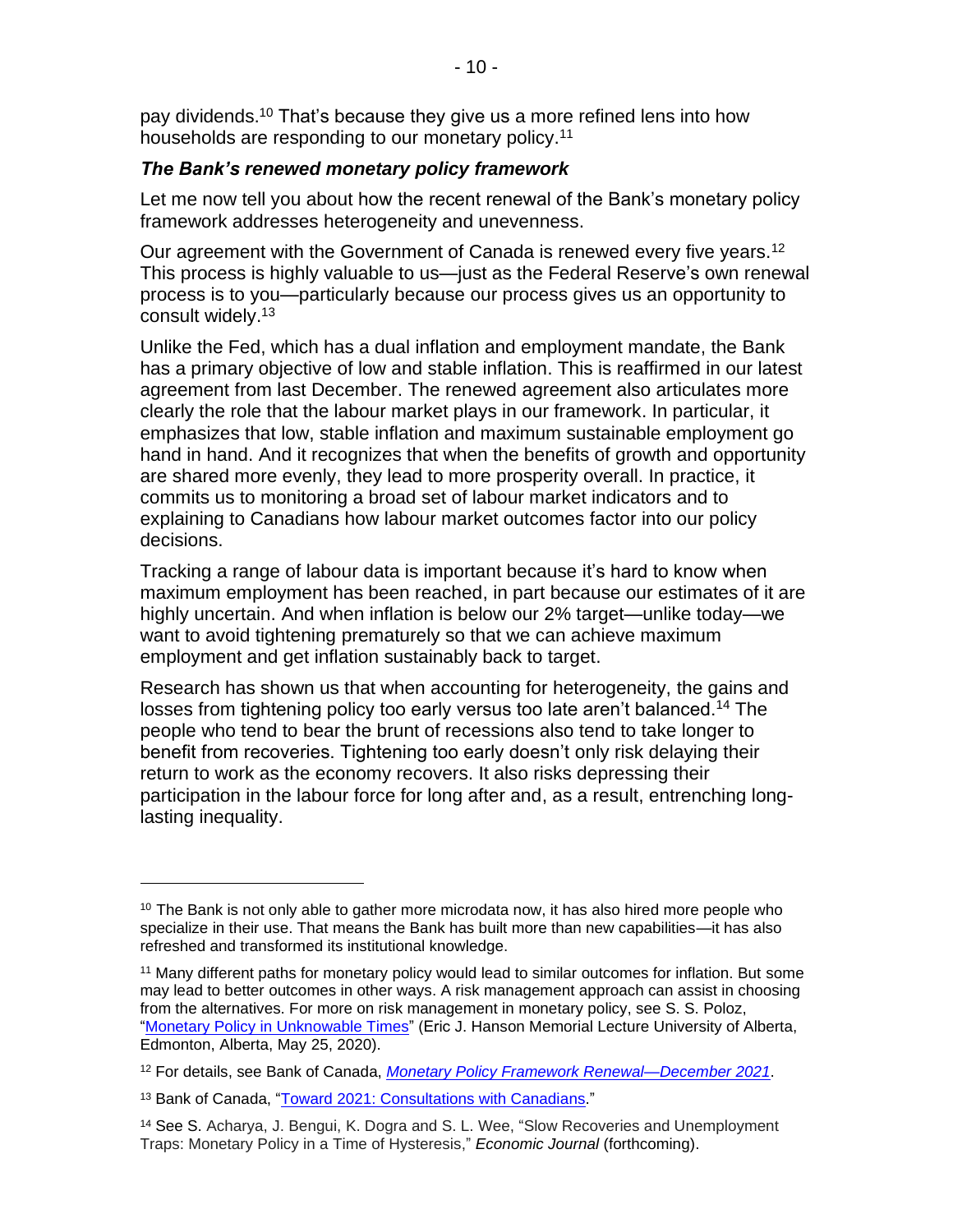The Fed recognized this risk during its tightening cycle from 2015 to 2018 by taking a cautious approach that promoted a more inclusive labour market recovery. Feedback from Fed Listens events in 2019 reinforced the importance of sustaining the economic expansion. Many people who had had trouble finding work eventually benefited from the strong job market.

For today, I'd just like to reinforce that our renewed agreement commits us to using a wide variety of data to assess what's going on in the economy. And I'll remind you that the current context is one of high inflation.

## *The Bank's policy stance*

Let me say a few words now about our policy stance.

With slack in the economy absorbed, we raised our policy rate to 0.5% in early March and said we expect it will need to rise further. We also said that we will be considering when to begin to allow the Bank's holdings of Government of Canada bonds to shrink—a process known as quantitative tightening, or QT.

We were clear that the timing and pace of further increases in the policy rate, and the start of QT, will be guided by the Bank's ongoing assessment of the economy and its commitment to achieving the 2% inflation target.

I expect the pace and magnitude of interest rate increases and the start of QT to be active parts of our deliberations at our next decision in April. The reasons are straightforward: inflation in Canada is too high, labour markets are tight and there is considerable momentum in demand. With everyday items such as gas and groceries facing some of the fastest price gains, all households are affected by high inflation. But my colleagues and I are mindful that this is especially painful for those with low incomes, because they tend to spend a greater share of their earnings on such items. The impact could really add up: for a household that spends \$2,000 each month, an increase in total inflation of 3 to 4 percentage points could add \$60 to \$80 in monthly expenses, or \$720 to \$960 a year.

The invasion of Ukraine is adding to inflationary pressures around the world and in Canada. This is primarily because it has caused global prices for oil and other commodities to surge. The result is inflation in the near term that is expected to be higher than we projected in January, when we published our latest projections. A key concern for us is the broadening of price pressures—around two-thirds of the components in the consumer price index are now exhibiting inflation above 3%. Persistently elevated inflation increases the risk that longerrun inflation expectations could drift upward.

So, while we will watch developments with respect to households closely as we proceed, it's important to be clear that returning inflation to the 2% target is our primary focus and unwavering commitment. We have taken action and will continue to do so to return inflation to target, and we are prepared to act forcefully.

# **Conclusion**

To conclude, let me recap the main messages I want to leave with you.

The pandemic had large and uneven effects on employment. That made it all the more urgent to understand how differences among households affect economic